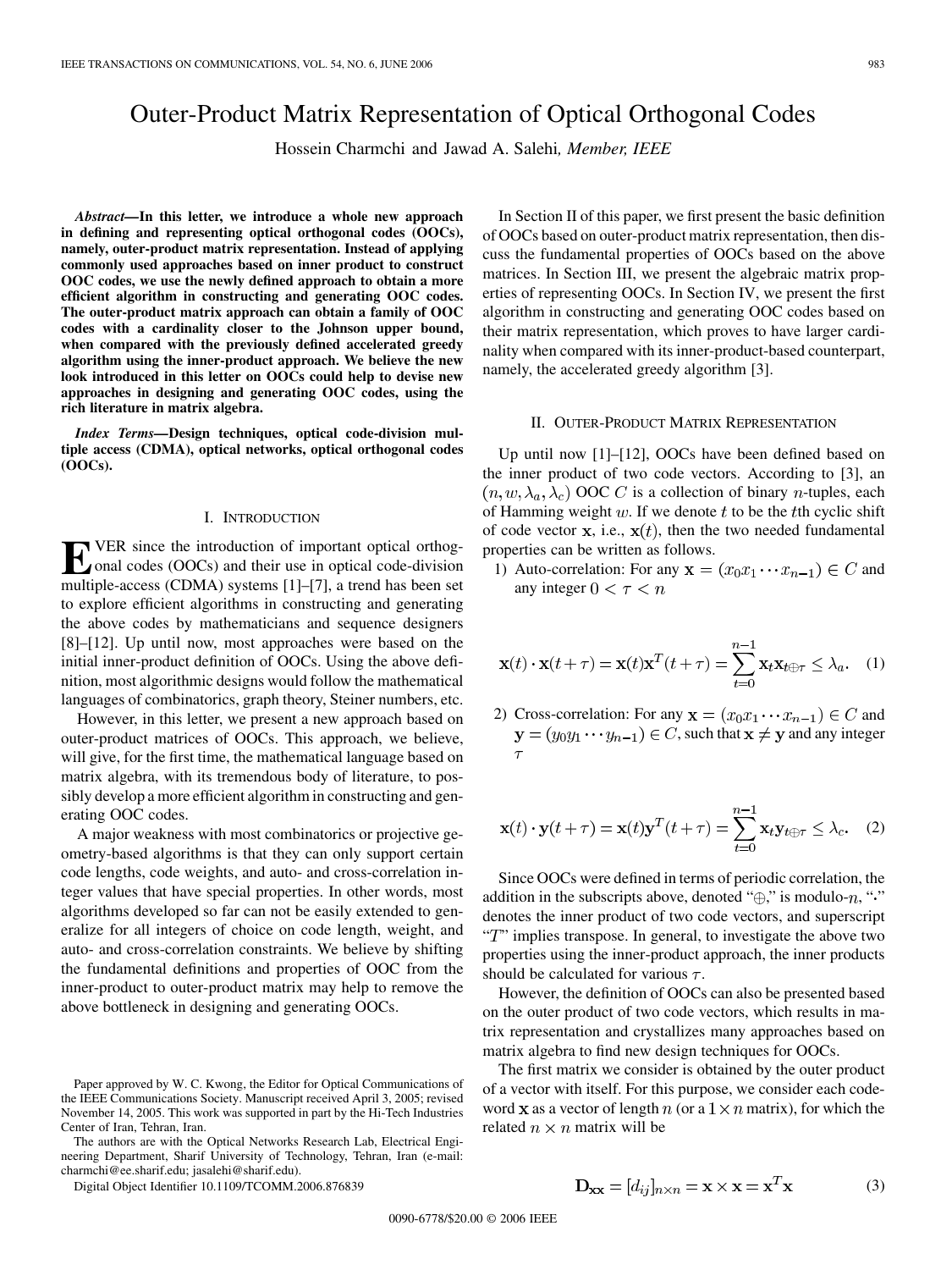<span id="page-1-0"></span>where " $\times$ " means the outer product of two vectors, and

$$
d_{ij} = x_i x_j = \begin{cases} 1, & x_i = x_j = 1 \\ 0, & \text{otherwise.} \end{cases}
$$

*Example 1:* Let  $n = 5$ ,  $w = 2$ ,  $\lambda_a = \lambda_c = 1$ , and  $\mathbf{x} =$  $(10100)$ ; then

$$
\mathbf{D}_{\mathbf{xx}} = \mathbf{x}^T \mathbf{x} = \begin{pmatrix} 1 \\ 0 \\ 1 \\ 0 \\ 0 \end{pmatrix} (1\ 0\ 1\ 0\ 0) = \begin{pmatrix} 1 & 0 & 1 & 0 & 0 \\ 0 & 0 & 0 & 0 & 0 \\ 1 & 0 & 1 & 0 & 0 \\ 0 & 0 & 0 & 0 & 0 \\ 0 & 0 & 0 & 0 & 0 \end{pmatrix}.
$$

The second matrix considered is the outer product of two different code vectors. For any two code vectors  $\mathbf{x} = (x_0 x_1 \cdots x_{n-1})$  and  $\mathbf{y} = (y_0 y_1 \cdots y_{n-1}), x_i, y_i \in \{0, 1\},\$ we associate an  $n \times n$  matrix

$$
\mathbf{D}_{\mathbf{xy}} = [d_{ij}]_{n \times n} = \mathbf{x} \times \mathbf{y} = \mathbf{x}^{T} \mathbf{y}
$$
(4)

where

$$
d_{ij} = x_i y_j = \begin{cases} 1, & x_i = y_j = 1 \\ 0, & \text{otherwise.} \end{cases}
$$

*Example 2:* Assume a  $(5, 2, 1, 1)$  OOC with two code vectors  $x = (10100)$  and  $y = (11000)$ ; then

$$
\mathbf{D_{xy}} = \mathbf{x}^T \mathbf{y} = \begin{pmatrix} 1 \\ 0 \\ 1 \\ 0 \\ 0 \end{pmatrix} (1\ 1\ 0\ 0\ 0) = \begin{pmatrix} 1 & 1 & 0 & 0 & 0 \\ 0 & 0 & 0 & 0 & 0 \\ 1 & 1 & 0 & 0 & 0 \\ 0 & 0 & 0 & 0 & 0 \\ 0 & 0 & 0 & 0 & 0 \end{pmatrix}.
$$

## III. PROPERTIES OF OUTER-PRODUCT MATRIX REPRESENTATION

With the above definitions the two matrices  $D_{xx}$  and  $D_{xy}$ will have the following three properties:

- 1) the matrices  $D_{xx}$  and  $D_{xy}$  are (0, 1) matrices;
- 2) the matrix  $D_{xx}$  is symmetric;
- 3) in the matrices  $D_{xx}$  and  $D_{xy}$ , the nonzero columns (rows) are equal to each other.

In the following, we show how the two needed fundamental properties of OOC codes can be captured and represented at once for various  $\tau$  using outer-product matrices.

*Definition:* Assume a matrix  $\mathbf{A} = [a_{ij}]_{n \times n}$ . In this matrix, the elements  $a_{ij}$ , where  $i = j$ , are located on the main diagonal, and the elements which have equal  $(j - i)_{\text{mod}n}$  are defined as the " $(j - i)$ <sub>modn</sub>th diagonal." In Fig. 1, five elements  $(n = 5)$ located on the second diagonal of a  $5 \times 5$  array are shown.

*Lemma 1:* The value of the auto-correlation function of code vector  $x$  for the  $\tau$ th cyclic shift is equal to the summation of the elements of the  $\tau$ th diagonal in outer-product matrix  $D_{xx}$ .



Fig. 1. Example of a  $5\times 5$  matrix with its second diagonal shown by black squares.

*Proof:* If  $d_{ij}$  is located on the  $\tau$ th diagonal, then  $(j (i)_{\text{mod}n} = \tau$ , or  $j = i \oplus \tau$ . Therefore

$$
\mathbf{S}_{\mathbf{xx}}(\tau) = \sum_{d_{ij} \in \tau \text{th diagonal of } \mathbf{D}_{\mathbf{xx}}} d_{ij} = \sum_{i=0}^{n-1} x_i x_j = \sum_{i=0}^{n-1} x_i x_{i \oplus \tau}
$$

which is equal to the summation in  $(1)$ .

*Lemma 2:* The amount of cross-correlation function of two code vectors  $x$  and  $y$  for the  $\tau$ th cyclic shift is equal to the summation of the elements of the  $\tau$ th diagonal in outer-product matrix  $D_{xy}$ .

*Proof:* Similar to *Lemma 1*

$$
\mathbf{S}_{\mathbf{xy}}(\tau) = \sum_{d_{ij} \in \tau \text{th diagonal of } \mathbf{D}_{\mathbf{xy}}} d_{ij} = \sum_{i=0}^{n-1} x_i y_j = \sum_{i=0}^{n-1} x_i y_{i \oplus \tau}
$$

which is equal to the summation in [\(2\).](#page-0-0)

*Example 3:* Consider the two code vectors of *Example 2*. [Fig. 2](#page-2-0) shows the auto- and cross-correlation functions of  $x$  and . We have also three matrices

$$
\mathbf{D}_{\mathbf{x}\mathbf{x}} = \begin{pmatrix} 1 & 0 & 1 & 0 & 0 \\ 0 & 0 & 0 & 0 & 0 \\ 1 & 0 & 1 & 0 & 0 \\ 0 & 0 & 0 & 0 & 0 \\ 0 & 0 & 0 & 0 & 0 \end{pmatrix}
$$

$$
\mathbf{D}_{\mathbf{y}\mathbf{y}} = \begin{pmatrix} 1 & 1 & 0 & 0 & 0 \\ 1 & 1 & 0 & 0 & 0 \\ 0 & 0 & 0 & 0 & 0 \\ 0 & 0 & 0 & 0 & 0 \\ 0 & 0 & 0 & 0 & 0 \end{pmatrix}
$$

$$
\mathbf{D}_{\mathbf{x}\mathbf{y}} = \begin{pmatrix} 1 & 1 & 0 & 0 & 0 \\ 0 & 0 & 0 & 0 & 0 \\ 1 & 1 & 0 & 0 & 0 \\ 0 & 0 & 0 & 0 & 0 \\ 0 & 0 & 0 & 0 & 0 \end{pmatrix}
$$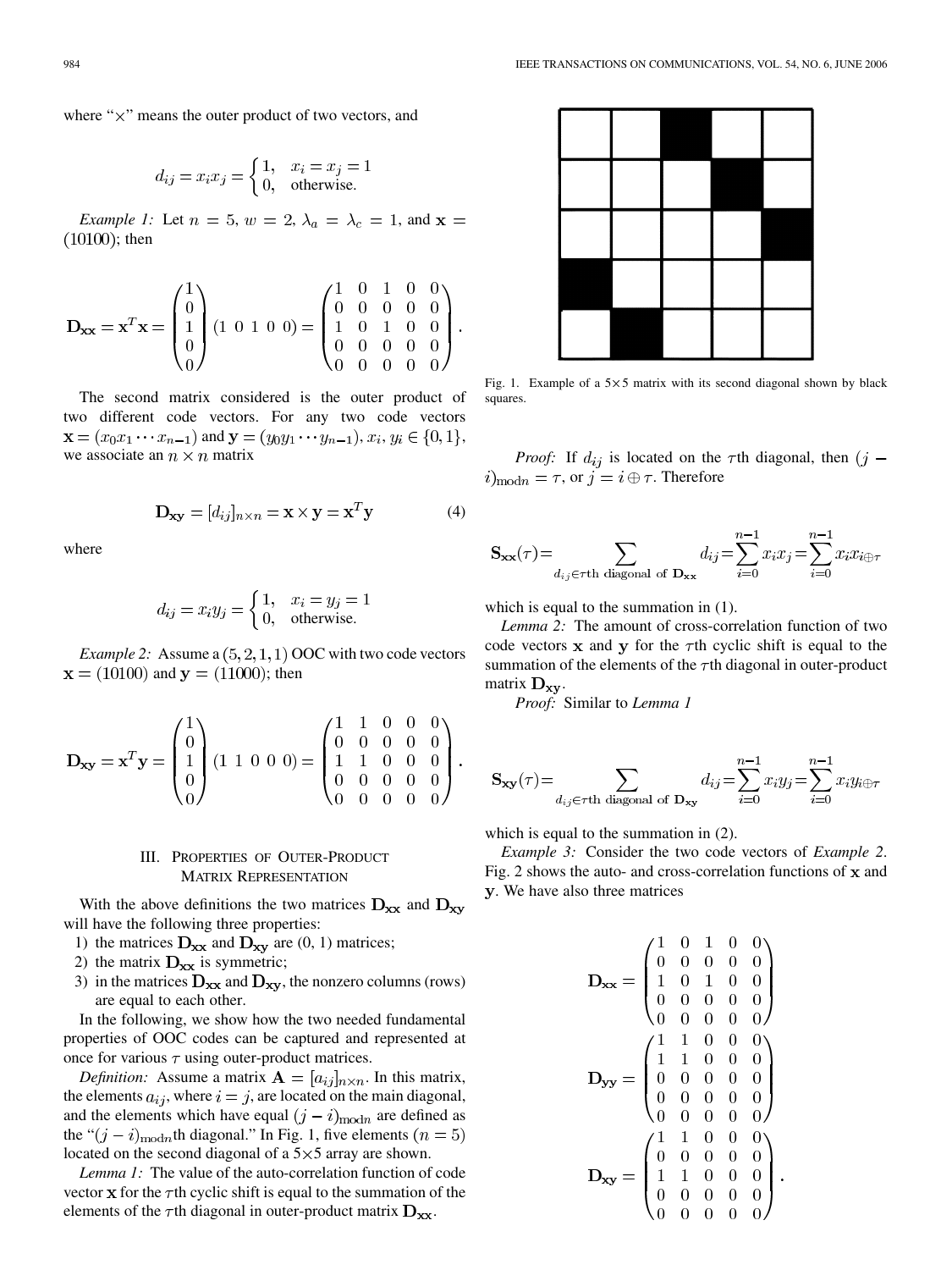<span id="page-2-0"></span>

Fig. 2. (a) Auto-correlation functions of *Example 3*. (b) Cross-correlation function of *Example 3*.

Summations of elements in various diagonals of matrices are

 $\{S_{xx}(0), S_{xx}(1), \ldots, S_{xx}(4)\} = \{2, 0, 1, 1, 0\}$  $\{S_{yy}(0), S_{yy}(1), \ldots, S_{yy}(4)\} = \{2, 1, 0, 0, 1\}$  $\{S_{xy}(0), S_{xy}(1), \ldots, S_{xy}(4)\} = \{1, 1, 0, 1, 1\}.$ 

We see that the elements of these sets are equal to the correlation functions shown in Fig. 2.

We represent two other useful matrices  $C_{xx}$  and  $C_{xy}$ . For a single code vector  $x$ , we consider  $C_{xx}$  as

$$
\mathbf{C}_{\mathbf{xx}} = [c_{ij}]_{n \times n} = \sum_{t=0}^{n-1} \mathbf{x}(t) \times \mathbf{x}(t) = \sum_{t=0}^{n-1} \mathbf{x}^{T}(t)\mathbf{x}(t) \quad (5)
$$

and for two code vectors  $x$  and  $y$ , we consider  $C_{xy}$  as

$$
\mathbf{C}_{\mathbf{xy}} = [c_{ij}]_{n \times n} = \sum_{t=0}^{n-1} \mathbf{x}(t) \times \mathbf{y}(t) = \sum_{t=0}^{n-1} \mathbf{x}^{T}(t)\mathbf{y}(t).
$$
 (6)

*Lemma 3:* The elements of  $C_{xx}$  located on  $\tau$ th diagonal are equal to the auto-correlation function of vector  $x$  for the  $\tau$ th cyclic shift.

*Proof:* If  $c_{ij}$  is on the  $\tau$ th diagonal of  $C_{xx}$  as we saw before, then  $j = i \oplus \tau$ . On the other hand, from (5), we have

$$
c_{ij} = \sum_{t=0}^{n-1} x_{i \oplus t} x_{j \oplus t}
$$

therefore

$$
c_{ij} = \sum_{t=0}^{n-1} x_{i \oplus t} x_{i \oplus \tau \oplus t} = \sum_{k=0}^{n-1} x_k x_{k \oplus \tau}.
$$
 (7)

*Proof:* Similar to *Lemma 3*, from (6), we can write

$$
c_{ij} = \sum_{t=0}^{n-1} x_{i \oplus t} y_{j \oplus t} = \sum_{t=0}^{n-1} x_{i \oplus t} y_{i \oplus \tau \oplus t} = \sum_{k=1}^{n} x_k y_{k \oplus \tau}.
$$
 (8)

*Example 4:* Consider the two code vectors of *Example 2*. Then

$$
\mathbf{C_{xx}} = \begin{pmatrix} 2 & 0 & 1 & 1 & 0 \\ 0 & 2 & 0 & 1 & 1 \\ 1 & 0 & 2 & 0 & 1 \\ 1 & 1 & 0 & 2 & 0 \\ 0 & 1 & 1 & 0 & 2 \end{pmatrix}
$$

$$
\mathbf{C_{yy}} = \begin{pmatrix} 2 & 1 & 0 & 0 & 1 \\ 1 & 2 & 1 & 0 & 0 \\ 0 & 1 & 2 & 1 & 0 \\ 0 & 0 & 1 & 2 & 1 \\ 1 & 0 & 0 & 1 & 2 \end{pmatrix}
$$

$$
\mathbf{C_{xy}} = \begin{pmatrix} 1 & 1 & 0 & 1 & 1 \\ 1 & 1 & 1 & 0 & 1 \\ 1 & 1 & 1 & 1 & 0 \\ 0 & 1 & 1 & 1 & 1 \\ 1 & 0 & 1 & 1 & 1 \end{pmatrix}
$$

Using *Lemmas 3* and *4*, we can find a way to verify which code vectors satisfy the correlation properties.

*Lemma 5:* Any code vector x satisfies the auto-correlation constraint if and only if (iff) all the elements of  $C_{xx}$  not located on the main diagonal are less than or equal to  $\lambda_a$ .

*Lemma 6:* Any two code vectors **x** and **y** satisfy the crosscorrelation constraint iff all the elements of  $C_{xy}$  are less than or equal to  $\lambda_c$ .

Now we can present the following theorem for the special case of  $\lambda_c = 1$ .

*Theorem 1:* In an  $(n, w, \lambda_a, 1)$  OOC, with m code vectors  $\mathbf{x}_i$  $(i=1,\ldots,m),$  if the  $\tau$  th diagonal of  $\mathbf{C}_{\mathbf{x}\mathbf{x}}^{i}$  has a nonzero value, then this diagonal in all other matrices  $C_{xx}^{j}$   $(i \neq j)$  is zero.

*Proof:* According to *Lemma 3*, if the  $\tau$ th diagonal of  $C_{xx}^{j}$ is nonzero,  $x_j$  has at least two chip pulses with relative distance  $\tau$ . Since  $\lambda_c = 1$ , no other code vector  $\mathbf{x}_i$   $(i \neq j)$  can have two or more chip pulses with relative distance  $\tau$ . So the  $\tau$ th diagonal of all other matrices should be zero (see *Example 4*).

As the result of *Theorem 1*, we conclude with the two following lemmas.

*Lemma 7:* In a family of OOCs with  $\lambda_c = 1$ , if  $i \neq j$ , then  $\mathbf{C}_{\mathbf{xx}}^i \neq \mathbf{C}_{\mathbf{xx}}^j$ .

*Lemma 8:* In a family of OOCs with  $\lambda_c = 1$ , matrix  $\mathbf{D}_{\mathbf{xx}}^i$  has at most  $\lambda_a$  "1" elements in its  $\tau$ th off-principal diagonal. On the other hand, if the  $\tau$ th off-principal diagonal of matrix  $\mathbf{D}_{\mathbf{x}\mathbf{x}}^j$  has some "1" elements, then this diagonal in all other matrices is all zero.

Now by relating a matrix  $D_{xx}^i$  to any codeword  $x_i$ , we can introduce the new definition of OOCs with  $\lambda_c = 1$  based on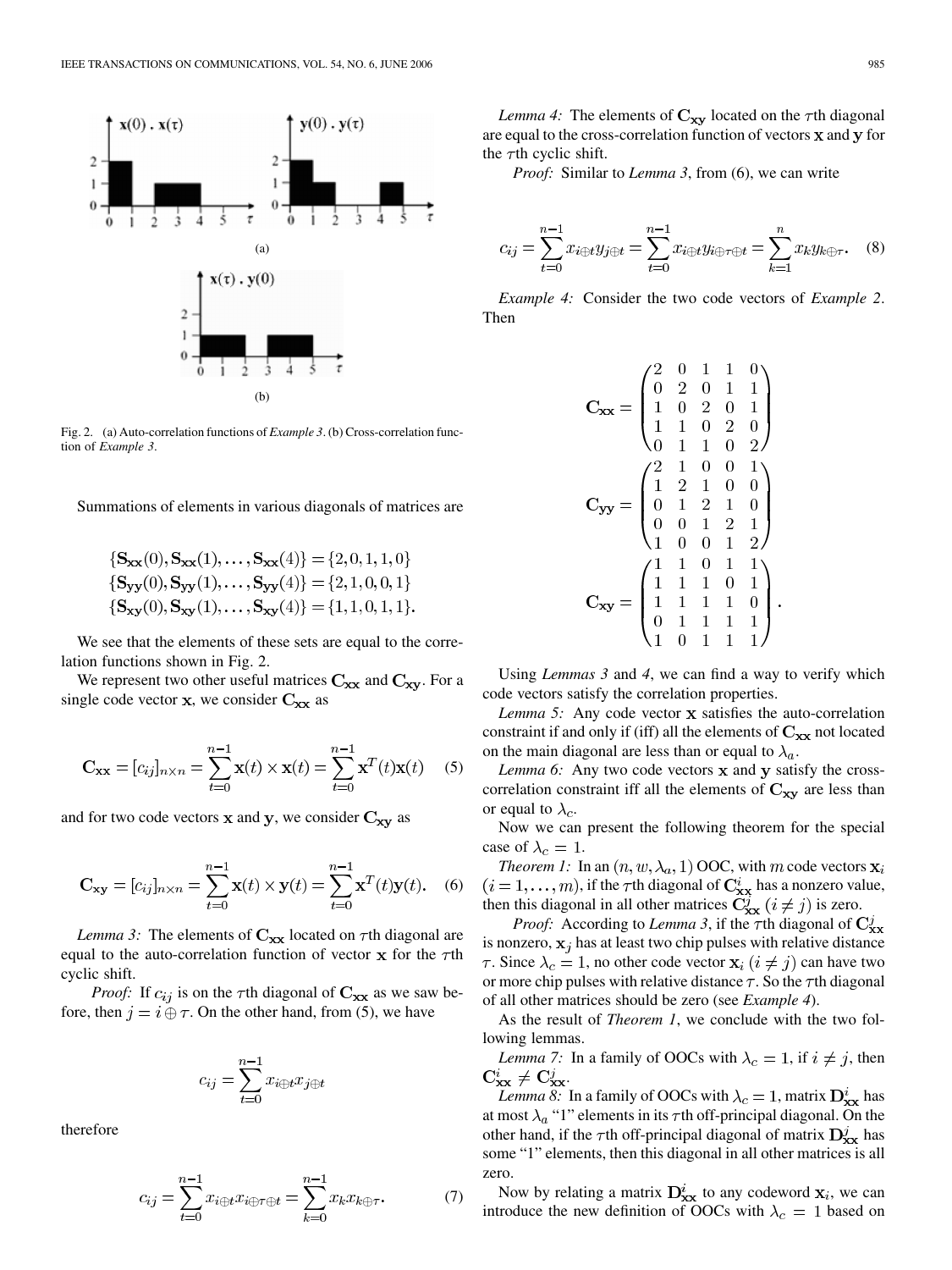<span id="page-3-0"></span>outer-product matrices. Note that because of outer-product representation, the first row of  $\mathbf{D}^i_{\mathbf{xx}}$  is exactly equal to  $\mathbf{x}_i$ . So there is no problem for returning to 1-D representation from the 2-D outer-product matrix representation.

*Definition:* An  $(n, w, \lambda_a, 1)$  OOC is a family of  $(0,1)$   $n \times n$ matrices  $D_{xx}^i$  with the following properties.

- 1) The matrices should be symmetric and have " $w$ " ones in their nonzero rows. Also, in each matrix, the nonzero rows should be equal.
- 2) At most  $\lambda_a$  ones should be located on each off-principal diagonal of each matrix (auto-correlation constraint).
- 3) If the  $\tau$ th off-principal diagonal of a matrix is nonzero, this diagonal in all other matrices should be zero (crosscorrelation constraint).

With the above definition, we can search for matrices with the three properties in the  $(0,1)$  matrix domain.

An important issue about OOCs is the upper bound on the number of codewords for given code parameters. In the following, we once again prove the traditional upper bound [\[4\]](#page-6-0) for the case  $\lambda_c = 1$  using previous lemmas.

*Theorem 2:* The number of codewords of an  $(n, w, \lambda_a, 1)$ OOC satisfies the inequality

$$
m \le \left\lfloor \frac{(n-1)\lambda_a}{w(w-1)} \right\rfloor. \tag{9}
$$

*Proof:* According to property 1) of the definition, in each matrix  $\mathbf{D}_{\mathbf{xx}}^i$  there are  $w^2$  ones, w of them located on the main diagonal. From property 2), off-principal diagonals have at most  $\lambda_a$  "1" elements. And from property 3), the same off-principal diagonals of two matrices can not be nonzero. Each matrix has  $n-1$  off-principal diagonals. So if we divide  $n-1$  by  $(w^2 (w)/\lambda_a$ , the above inequality is obtained.

*Lemma 9:*  $C_{xx}$  and  $C_{xy}$  are circulant matrices.

*Proof:* In *Lemmas 3* and *4*, we saw that the elements on the  $\tau$ th diagonal of matrices  $C_{xx}$  and  $C_{xy}$  are equal to the correlation functions for the  $\tau$ th cyclic shift. So all the elements located on the same diagonal are equal, and this means that each row is a circular shift of the previous one [\[13\].](#page-6-0)

#### IV. MATRIX SEARCH ALGORITHM

In this section, we present a way of searching for  $\lambda_a = \lambda_c =$ OOCs using the properties discussed in [Section III.](#page-1-0) For this purpose, we consider an  $n \times n$  matrix **D** which, in fact, equals the summation of all code matrices  $\mathbf{D}_{\mathbf{x}\mathbf{x}}^i$   $(1 \leq i \leq m)$  of the desired OOC family (with m codewords  $x_i$ ,  $1 \le i \le m$ ). The importance of using matrix  $D$  is due to property 3) of matrices  $\mathbf{D}_{\mathbf{xx}}^i$ , which exerts the condition that if the  $\tau$ th off-principal diagonal of a matrix is nonzero, this diagonal in all other matrices should be zero (cross-correlation). In a sense, matrix  $\bf{D}$  captures in a parallel and simultaneous manner the conditions for all  $D_{xx}^{i}$ 's, thereby indicating its importance and usefulness in constructing a family of OOCs.

In each step of the algorithm, the position of one chip pulse of a codeword  $x_i$  is determined in the first row of  $D$  (as mentioned before, the first row of  $\mathbf{D}_{\mathbf{x}\mathbf{x}}^i$  is equal to  $\mathbf{x}_i$ ).

We have two considerations:

- 1) for each code vector  $\mathbf{x} = (x_0 x_1 ... x_{n-1}), x_i \in \{0, 1\},\$ we assume  $x_0 = 1$ ;
- 2) for the jth code in matrix  $D$ , we denote its corresponding "1" positions by letter  $j$ , in order to distinguish the difference between the "1"s of different code matrices.

Due to the assumption of  $\lambda_a = \lambda_c = 1$ , the first consideration in the above causes that no "1" elements of two different code matrices, except for the first element  $x_0$ , be located in the same position of  $D$ . Furthermore, the main diagonal of  $D$  is common among all matrices  $D_{xx}^i$ . Therefore, it does not help us any further in constructing different code matrices. Hence, we fill the main diagonal with  $*$  (see *Example 6*). On the other hand, the second consideration in the above helps us to separate matrices of different codes at the end of our algorithm.

In each step, when we insert one "1" element in  $D$ , because of correlation constraints, we should not insert any "1" elements in certain positions of  $D$ , which we refer to as forbidden positions. These forbidden positions are determined by the rules discussed in [Section III](#page-1-0), especially in the matrix-based definition of OOCs. If a position is forbidden because of the auto-correlation constraint, we fill it with  $\circ$ ; but if it is because of the cross-correlation constraint, we fill it with  $\times$ . When the construction of the j<sup>th</sup> code is complete, we remove all  $\circ$  marks before we start the construction of the next code matrix.

In each step, we insert the new chip pulse of the codeword currently being constructed in the first empty position of the first row of  $\mathbf D$ , after the last inserted element of the current codeword. But if there is no empty position in the first row, while the construction of the desired number of codes is not complete, we turn back one step, advance the last inserted element by one empty position, and fill its previous position with  $\circ$ . This, in fact, shows that with an element in this position, we can not obtain a complete codeword. However, if there is no empty position to move the last inserted element back into, then we go back two steps. It means that we remove the last inserted element, advance the element before the last inserted element by one empty position, and fill its previous position with  $\circ$ . But if again there is no empty position to move to, then we go back three steps, and so on.

*Example 6:* Consider constructing a  $(13,3,1,1)$  OOC with  $m = 2$  codewords using the newly described algorithm above. We begin with the matrix

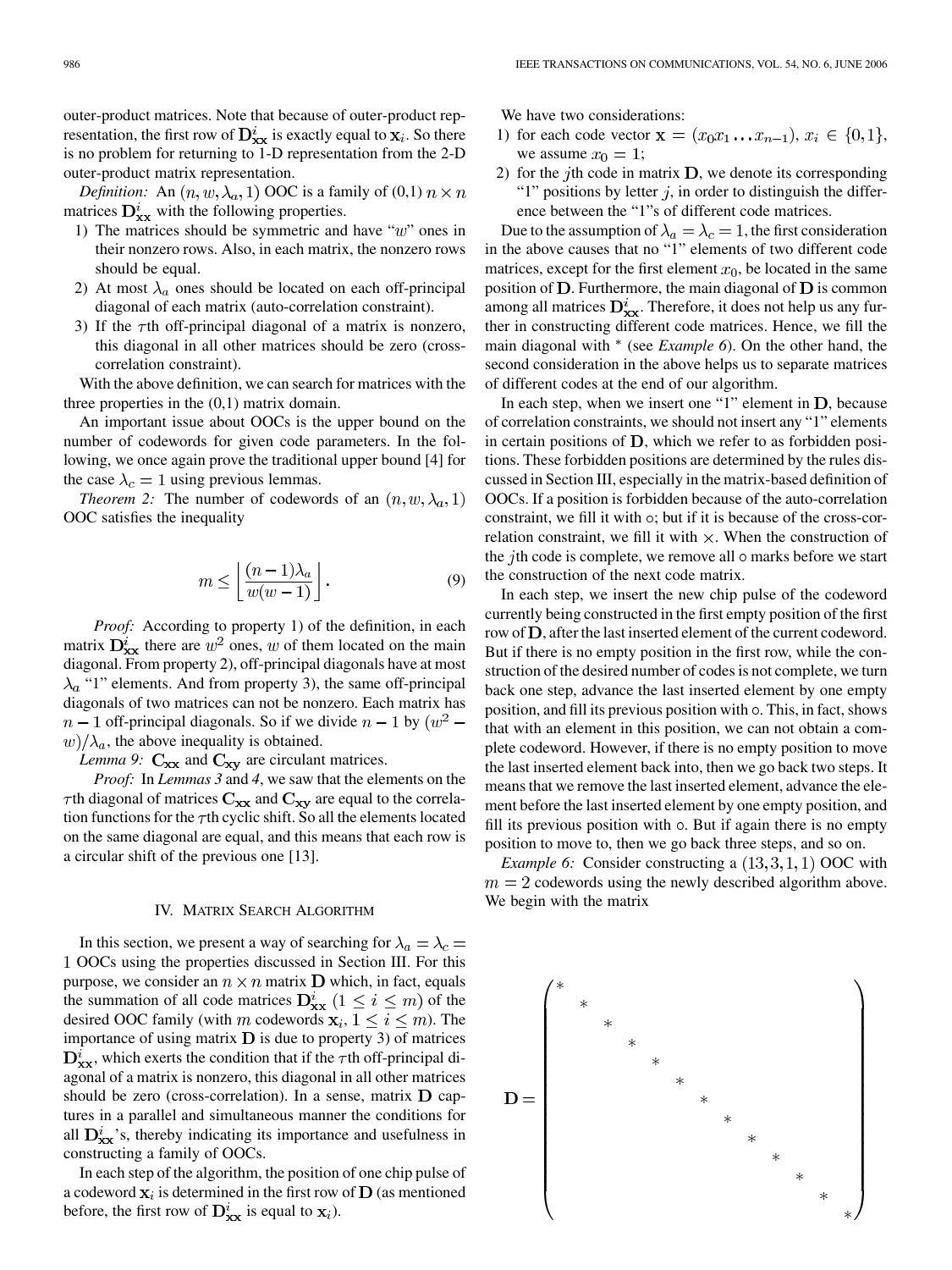and after the first step, we obtain

and then



which contains the complete code matrix for the first codeword. But if we continue the instructions to construct the matrix for the second codeword, we see that it is impossible to obtain any other codewords. For example, as it is clear in the following matrix, after inserting the first element of the second codeword, the first row of  $D$  gets filled with forbidden positions, i.e.,

and advancing this element is not useful either. This can be examined easily by inserting it in other positions of the first row. So we have to turn back another step and advance the last element of the previous codeword. Therefore, we obtain the following matrix for the first code:



and if we continue by constructing the second one, we reach the following matrix:

| $\ast$      | 1                 |          | $2 \times 1$ 0 0                               |   |              |                                                       |          |          | $\times$                       |                            | $\times$ $\times$ $\times$ |          |
|-------------|-------------------|----------|------------------------------------------------|---|--------------|-------------------------------------------------------|----------|----------|--------------------------------|----------------------------|----------------------------|----------|
| 1           |                   |          | $* \times \times 1$                            |   | $\mathsf{X}$ |                                                       |          |          |                                | $\times$                   | $\times$ $\times$          |          |
| $2^{\circ}$ |                   |          | $\times$ * $\times$ $\times$ $\times$ $\times$ |   |              |                                                       |          |          |                                |                            | $\times$                   | $\times$ |
| $\times$    |                   |          |                                                |   |              | $\times$ $\times$ $\times$ $\times$ $\times$ $\times$ |          |          |                                |                            |                            | ×        |
| 1           | 1                 |          |                                                |   |              | $X$ $X$ $*$ $X$ $X$ $X$ $X$                           |          |          |                                |                            |                            |          |
|             | $\times$          |          |                                                |   |              | $X$ $X$ $X$ $*$ $X$ $X$ $X$ $X$                       |          |          |                                |                            |                            |          |
|             |                   | $\times$ |                                                |   |              | x x x * x x x x                                       |          |          |                                |                            |                            |          |
|             |                   |          | $\times$                                       |   |              | <b>x x x * x x x x</b>                                |          |          |                                |                            |                            |          |
|             |                   |          |                                                | X |              | X X X * X X X X                                       |          |          |                                |                            |                            |          |
| $\times$    |                   |          |                                                |   | $\times$     |                                                       |          |          | $\times$ $\times$ $\times$ $*$ |                            | $\times$ $\times$ $\times$ |          |
|             | $X \times$        |          |                                                |   |              | $\times$                                              |          |          | $X \times X$                   |                            | $*$ $\times$ $\times$      |          |
| $\times$    | $\times$ $\times$ |          |                                                |   |              |                                                       | $\times$ |          | $X$ $X$ $X$ $*$                |                            |                            | $\times$ |
| X           | $\times$          | $\times$ | $\mathsf{X}$                                   |   |              |                                                       |          | $\times$ |                                | $\times$ $\times$ $\times$ |                            | $\ast$   |

which has enough empty positions to continue constructing the desired number of codewords. Finally, we obtain the matrix

|  | $\ast$         | 1        | $\overline{2}$ |          |          |              | $\times$ 1 $\times$ $\times$ 2 $\times$ $\times$ $\times$ |                |          |                   |          | $\mathsf{X}$ | $\times$ |  |
|--|----------------|----------|----------------|----------|----------|--------------|-----------------------------------------------------------|----------------|----------|-------------------|----------|--------------|----------|--|
|  | 1              | $\ast$   | X              | $\times$ | 1        | $\times$     | $\times$                                                  | $\times$       | $\times$ | $\times$          | $\times$ | $\times$     | X        |  |
|  | 2              | X        | $\ast$         | $\times$ | $\times$ | $\times$     | $\times$                                                  | $\overline{2}$ | $\times$ | $X \times$        |          | $\times$     | X        |  |
|  | X              | $\times$ | $\times$       | $\ast$   | $\times$ |              | $\times$ $\times$                                         | $\times$       | $\times$ | $\times$          | $\times$ | $\times$     | X        |  |
|  | 1              | 1        | X              | X        | $\ast$   | $\times$     | $\times$                                                  | $\times$       | $\times$ | $\times$ $\times$ |          | $\times$     | X        |  |
|  | X              | $\times$ | $\times$       | $\times$ | $\times$ | $*$          | $\times$                                                  | $\times$       | $\times$ | $\times$ $\times$ |          | $\times$     | $\times$ |  |
|  | X              | $\times$ | $\times$       | $\times$ | $\times$ | $\mathsf{X}$ | $\ast$                                                    | $\times$       | $\times$ | $\times$          | $\times$ | $\times$     | X        |  |
|  | $\overline{2}$ | $\times$ | 2              | $\times$ | $\times$ |              | $\times$ $\times$                                         | $\ast$         | $\times$ | $\times$ $\times$ |          | $\times$     | X        |  |
|  | ×.             | $\times$ | $\times$       | $\times$ | $\times$ | $\times$     | $\times$                                                  | $\times$       | $\ast$   | $\times$          | $\times$ | $\times$     | X        |  |
|  | X              | $\times$ | $\times$       | X        | $\times$ | $\times$     | $\times$                                                  | $\times$       | $\times$ | $\ast$            | $\times$ | $\times$     | X        |  |
|  | X              | $\times$ | $\times$       | $\times$ | $\times$ | $\times$     | $\times$                                                  | $\times$       | $\times$ | $\times$          | $\ast$   | $\times$     | X        |  |
|  | X              | $\times$ | $\times$       | $\times$ | $\times$ | $\times$     | $\times$                                                  | $\times$       | $\times$ | $\times$          | X        | $\ast$       | Χ        |  |
|  |                | ×        | $\times$       | $\times$ | X        | $\times$     | $\times$                                                  | $\times$       | $\times$ | $\times$          | X        | $\times$     | $\ast$   |  |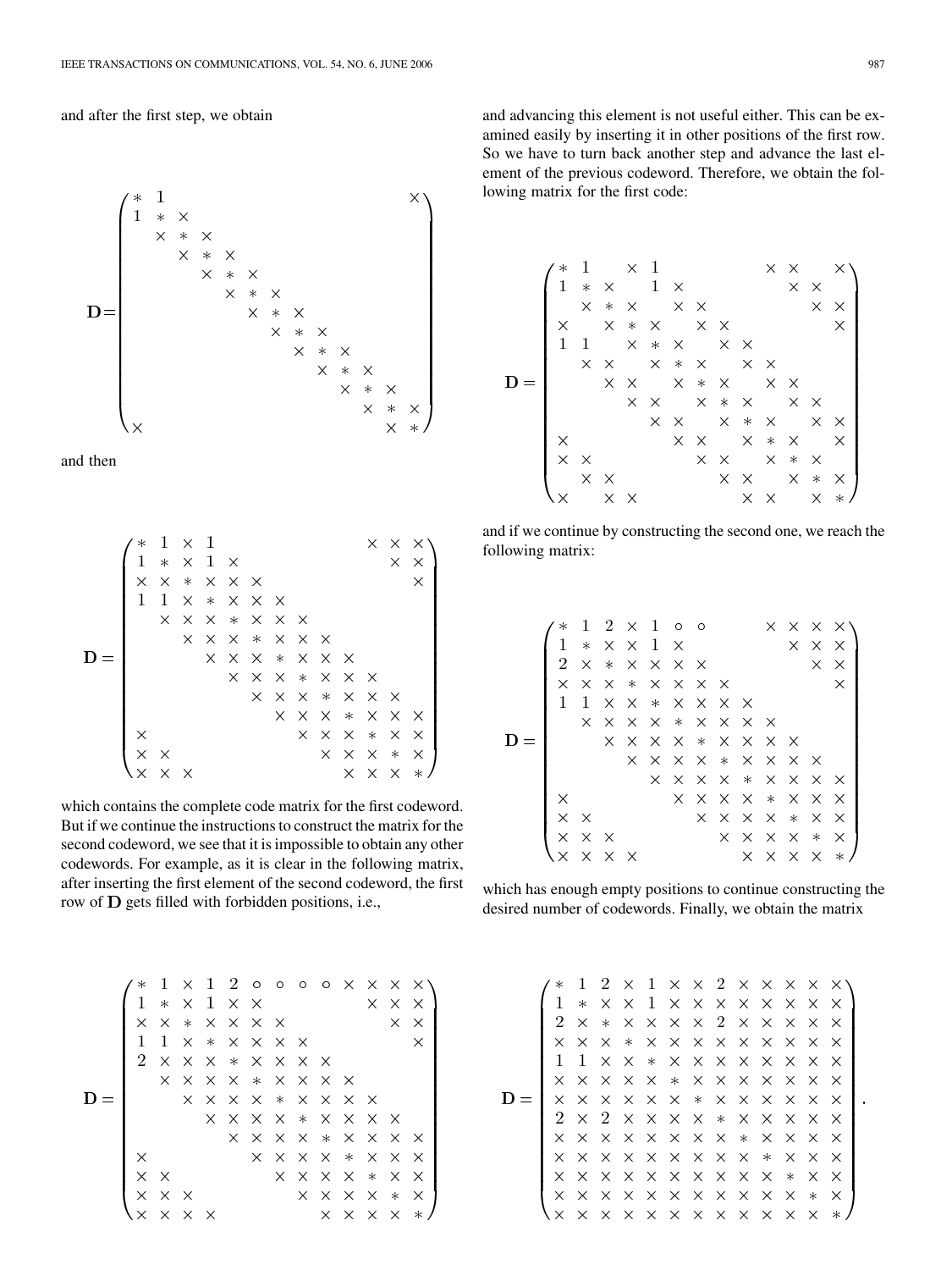Therefore, the desired code matrices are

1  $\theta$  $\overline{0}$  $\overline{0}$  $\Omega$  $\Omega$  $\overline{0}$  $\overline{0}$  $\overline{0}$  $\left( \right)$ -1  $\left($  $\mathbf{1}$ 0  $\boldsymbol{0}$  $\boldsymbol{0}$  $\mathbf{0}$  $\mathbf{0}$  $\boldsymbol{0}$  $\boldsymbol{0}$  $\overline{0}$  $\boldsymbol{0}$  $\boldsymbol{0}$  $\overline{0}$  $\boldsymbol{0}$  $\overline{0}$  $\boldsymbol{0}$  $\boldsymbol{0}$  $\overline{0}$  $\overline{0}$  $\overline{0}$  $\boldsymbol{0}$  $\mathbf{0}$  $\overline{0}$  $0\quad 0$  $\overline{0}$  $\boldsymbol{0}$  $\boldsymbol{0}$  $\overline{0}$  $\boldsymbol{0}$  $\boldsymbol{0}$  $\boldsymbol{0}$  $\mathbf{0}$  $\Omega$  $\overline{0}$  $\mathbf{1}$  $\mathbf{1}$  $\overline{0}$  $\boldsymbol{0}$  $\mathbf{1}$  $\boldsymbol{0}$  $\boldsymbol{0}$  $\boldsymbol{0}$  $\boldsymbol{0}$  $\boldsymbol{0}$  $\boldsymbol{0}$  $\overline{0}$  $\theta$  $\boldsymbol{0}$  $\boldsymbol{0}$  $\boldsymbol{0}$  $\boldsymbol{0}$  $\overline{0}$  $\boldsymbol{0}$  $\boldsymbol{0}$  $\boldsymbol{0}$  $\boldsymbol{0}$  $\boldsymbol{0}$  $\boldsymbol{0}$  $\boldsymbol{0}$  $\overline{0}$  $\mathbf{D}^1_{\mathbf{xx}} =$  $\boldsymbol{0}$  $\boldsymbol{0}$  $\boldsymbol{0}$  $\boldsymbol{0}$  $\mathbf{0}$  $\boldsymbol{0}$  $\boldsymbol{0}$  $\boldsymbol{0}$  $\boldsymbol{0}$  $\overline{0}$ 0  $\overline{0}$  $\overline{0}$  $\boldsymbol{0}$  $\boldsymbol{0}$  $\mathbf{0}$  $\overline{0}$  $\overline{0}$  $\boldsymbol{0}$  $\boldsymbol{0}$  $\boldsymbol{0}$  $\boldsymbol{0}$  $\mathbf 0$  $\boldsymbol{0}$  $\theta$  $\theta$  $\overline{0}$  $\overline{0}$  $\boldsymbol{0}$  $\boldsymbol{0}$  $\boldsymbol{0}$  $\boldsymbol{0}$  $\mathbf{0}$  $\boldsymbol{0}$  $\overline{0}$  $\boldsymbol{0}$  $\boldsymbol{0}$  $\boldsymbol{0}$  $\overline{0}$  $\boldsymbol{0}$  $\boldsymbol{0}$  $\boldsymbol{0}$  $\boldsymbol{0}$  $\boldsymbol{0}$  $\boldsymbol{0}$  $\boldsymbol{0}$  $\boldsymbol{0}$  $\overline{0}$  $\boldsymbol{0}$  $\boldsymbol{0}$  $\boldsymbol{0}$  $\boldsymbol{0}$  $\boldsymbol{0}$  $\boldsymbol{0}$  $\boldsymbol{0}$  $\overline{0}$  $\overline{0}$  $\boldsymbol{0}$  $\boldsymbol{0}$  $\boldsymbol{0}$  $\boldsymbol{0}$  $\boldsymbol{0}$  $\boldsymbol{0}$  $\overline{0}$ 0  $\overline{0}$  $\overline{0}$  $\overline{0}$  $\overline{0}$  $\overline{0}$  $\Omega$  $\Omega$  $\overline{0}$  $\overline{0}$  $\overline{0}$  $\Omega$  $\Omega$  $\Omega$  $\Omega$  $\overline{0}$  $\overline{0}$  $\overline{0}$  $\overline{0}$  $\overline{0}$  $\overline{0}$  $\overline{0}$  $\overline{0}$  $\overline{0}$  $\overline{0}$  $\overline{0}$  $\overline{0}$  $\overline{0}$  $\mathbf{1}$  $\overline{0}$  $\overline{0}$  $\overline{0}$  $\boldsymbol{0}$  $\mathbf 1$  $\boldsymbol{0}$  $\boldsymbol{0}$ 0  $\Omega$  $\boldsymbol{0}$  $\theta$  $\boldsymbol{0}$  $\boldsymbol{0}$  $\boldsymbol{0}$  $\overline{0}$  $\boldsymbol{0}$  $\overline{0}$  $\boldsymbol{0}$  $\boldsymbol{0}$  $\overline{0}$  $\boldsymbol{0}$  $\boldsymbol{0}$  $\Omega$  $\overline{0}$  $\mathbf{1}$  $\mathbf{1}$  $\overline{0}$  $\boldsymbol{0}$  $\boldsymbol{0}$  $\boldsymbol{0}$  $\mathbf{1}$  $\boldsymbol{0}$ 0  $\boldsymbol{0}$  $\boldsymbol{0}$ 0  $\overline{0}$  $\overline{0}$  $\overline{0}$  $\overline{0}$  $\overline{0}$  $\overline{0}$  $\overline{0}$  $\overline{0}$  $\overline{0}$  $\mathbf{0}$  $\overline{0}$  $\overline{0}$  $\Omega$  $\overline{0}$  $\overline{0}$  $\overline{0}$  $\overline{0}$  $\overline{0}$  $\overline{0}$  $\overline{0}$  $\overline{0}$  $\overline{0}$  $\overline{0}$  $\overline{0}$  $\overline{0}$  $\overline{0}$  $\Omega$  $\theta$  $\Omega$  $\overline{0}$  $\overline{0}$  $\overline{0}$  $\boldsymbol{0}$  $\overline{0}$  $\overline{0}$  $\Omega$  $\Omega$  $\Omega$  $\theta$  $D_{xx}^2 =$  $\overline{0}$  $\overline{0}$  $\overline{0}$  $\overline{0}$  $\overline{0}$  $\overline{0}$  $\boldsymbol{0}$  $\overline{0}$  $\overline{0}$  $\overline{0}$  $\overline{0}$  $\overline{0}$  $\overline{0}$  $\boldsymbol{0}$  $\overline{0}$  $\overline{0}$  $\mathbf{1}$  $\mathbf{1}$  $\boldsymbol{0}$  $\boldsymbol{0}$  $\boldsymbol{0}$  $\boldsymbol{0}$  $\boldsymbol{0}$  $\overline{0}$  $\mathbf 1$  $\bf{0}$  $\overline{0}$  $\overline{0}$  $\overline{0}$  $\overline{0}$  $\overline{0}$  $\overline{0}$  $\overline{0}$  $\overline{0}$  $\overline{0}$  $\overline{0}$  $\overline{0}$  $\overline{0}$  $\overline{0}$  $\overline{0}$  $\Omega$  $\overline{0}$  $\Omega$  $\Omega$  $\overline{0}$  $\overline{0}$  $\overline{0}$  $\overline{0}$  $\overline{0}$  $\Omega$  $\Omega$  $\overline{0}$  $\overline{0}$  $\overline{0}$  $\overline{0}$  $\overline{0}$  $\overline{0}$  $\boldsymbol{0}$  $\overline{0}$  $\overline{0}$  $\overline{0}$  $\overline{0}$  $\overline{0}$  $\overline{0}$  $\overline{0}$  $\overline{0}$  $\boldsymbol{0}$  $\overline{0}$  $\overline{0}$  $\overline{0}$  $\boldsymbol{0}$  $\boldsymbol{0}$  $\boldsymbol{0}$  $\boldsymbol{0}$  $\overline{0}$  $\overline{0}$ 0  $\theta$  $\theta$  $\overline{0}$  $\overline{0}$  $\overline{0}$  $\overline{0}$  $\overline{0}$  $\theta$  $\Omega$  $\Omega$  $\Omega$  $\boldsymbol{0}$  $\Omega$ 

This means that the two code vectors are  $(1100100000000)$  and  $\mathbf{x}_2 = (1010000100000)$ .  $\mathbf{x}_1$  $=$ One can easily observe that these codewords meet the autoand cross-correlation constraints.

For faster convergence, it is also useful to select the place of the new elements in the first row randomly, and not to select just the first empty position after the last inserted element. If we decide to select it randomly, then we should note that the positions exactly between the two previously inserted "1" elements of one code, in the first row of  $D$ , is also forbidden, because  $\lambda_a = \lambda_c = 1$ . Therefore, if the number of positions between "1" elements of one code is odd, then we fill the position which is exactly in the middle with  $\circ$ .

The pseudocode for the complete proposed algorithm is given in the [Appendix](#page-6-0). The parameters of some codes constructed in this way are listed in Table I, and the number of codewords of each family is compared with the number of codewords obtained by the accelerated greedy algorithm [\[3\]](#page-6-0), which randomly searches for codewords in the domain of (0, 1) vectors of length  $n$  and Hamming weight  $w$ . We see that for larger size codes, with matrix-based search, we can find more codewords relative to the accelerated greedy algorithm. Fig. 3 also compares the number of obtained codewords in terms of code length for various code weights.

If we compare the two algorithms from the viewpoint of computational complexity, it is evident that matrix search needs more computations in each step of algorithm; however, the time needed in both algorithms is almost the same. This is because the greedy algorithm is a full random search among all possible

TABLE I COMPARISON OF TWO ALGORITHMS

| Code                    | Code   | Johnson | Outer-product  | Inner-product     |  |  |  |
|-------------------------|--------|---------|----------------|-------------------|--|--|--|
|                         |        | upper   | matrix based   | based accelerated |  |  |  |
| weight                  | length | bound   | algorithm      | greedy algorithm  |  |  |  |
| 3                       | 61     | 10      | 10             | 10                |  |  |  |
| 3                       | 301    | 50      | 50             | 50                |  |  |  |
| $\overline{\mathbf{3}}$ | 365    | 60      | 60             | 60                |  |  |  |
| $\overline{\mathbf{3}}$ | 601    | 100     | 99             | 98                |  |  |  |
| 3                       | 901    | 150     | 148            | 147               |  |  |  |
| $\overline{4}$          | 121    | 10      | 10             | 10                |  |  |  |
| $\overline{4}$          | 247    | 20      | 20             | 19                |  |  |  |
| $\overline{4}$          | 481    | 40      | 38             | 37                |  |  |  |
| $\overline{4}$          | 841    | 70      | 67             | 66                |  |  |  |
| $\overline{4}$          | 5000   | 416     | 403            | 388               |  |  |  |
| 5                       | 91     | 4       | $\overline{4}$ | $\overline{4}$    |  |  |  |
| 5                       | 400    | 19      | 18             | 17                |  |  |  |
| 5                       | 800    | 39      | 36             | 35                |  |  |  |
| 5                       | 5000   | 249     | 236            | 220               |  |  |  |
| 5                       | 10000  | 499     | 475            | 440               |  |  |  |
| 6                       | 300    | 9       | 8              | 8                 |  |  |  |
| 6                       | 1000   | 33      | 29             | 27                |  |  |  |
| 6                       | 10000  | 333     | 305            | 270               |  |  |  |
| $\overline{7}$          | 1000   | 23      | 19             | 18                |  |  |  |
| 7                       | 5000   | 119     | 103            | 90                |  |  |  |
| $\overline{7}$          | 10000  | 238     | 206            | 170               |  |  |  |
| 8                       | 1000   | 17      | 13             | 12                |  |  |  |
| 8                       | 5000   | 89      | 73             | 60                |  |  |  |
| 9                       | 5000   | 69      | 52             | 40                |  |  |  |
| 9                       | 10000  | 138     | 110            | 90                |  |  |  |
| 10                      | 91     | 1       | 1              | 1                 |  |  |  |
| 10                      | 10000  | 111     | 80             | 70                |  |  |  |



Fig. 3. Comparison of two algorithms.

vectors, but the new algorithm has a strategy to eliminate many possible matrices from one step to the next, which reduces the time needed to reach the desired number of codewords.

### V. CONCLUSION

In this letter, we introduced a novel and new representation of OOCs, namely, outer-product matrix representation, and inves